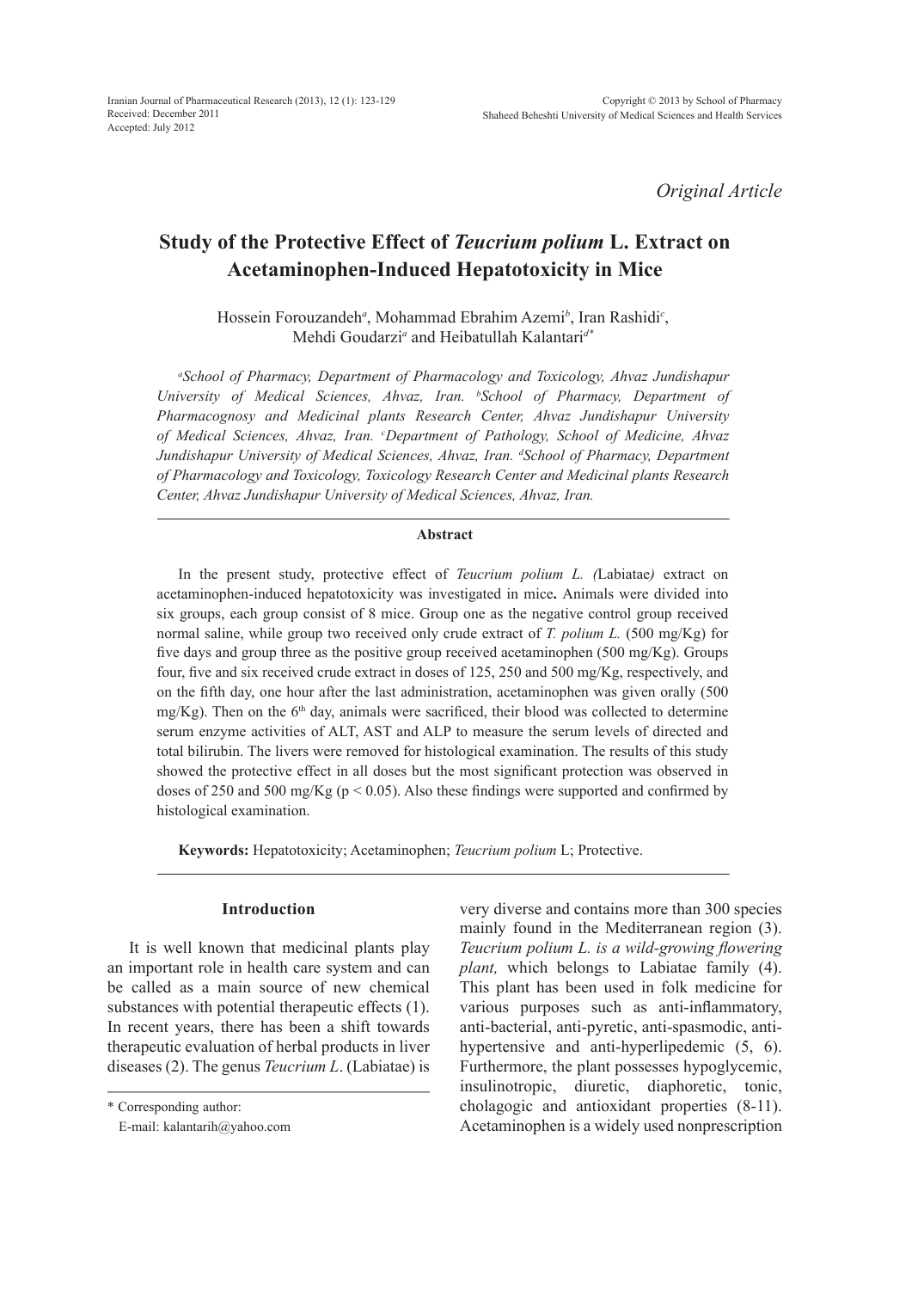analgesic and antipyretic drug that has a very low rate of liver toxicity at normal therapeutic doses, however, it causes hepatic and renal injuries in humans and experimental animals when administered in high doses  $(12-14)$ . Liver, as a major vital organ, metabolizes acetaminophen in the form of glucuronidated and sulfated product and the subsequent metabolite is excreted by urine (15), but small fraction metabolized by cytochrome  $P_{450}$  to a highly reactive free radical, *n*-acetyl-*p*-benzoquinone imine (NAPQI) (16). This metabolite is a strong electrophile oxidizing agent normally detoxified by reduced glutathione (GSH) in the liver (17). However, after acetaminophen overdose, the glucuronidation and sulfation pathways become saturated, and more acetaminophen becomes available for activation by the cytochrome  $P_{450}$ , which produces a large amount of NAPQI leading to rapid depletion of hepatic GSH levels. Subsequently, NAPQI metabolite binds covalently to cell macromolecules that results in cell damage or cell death (18, 19). The aim of this study was to evaluate the hepatoprotective activities of hydro alcoholic extract of *T. polium*  on acetaminophen-induced hepatotoxicity.

## **Experimental**

# *Animals*

Studies were carried out using male ICR mice (6-8 weeks old, 25-30 g), obtained from Animal house of Ahvaz Jundishapur University of Medical Science, Iran. Mice were kept in polycarbonate cages under standard condition (temperature  $25 \pm 2$ °C) with 12 h light/dark cycle. They were provided with standard pellet diet and free access to drinking water *ad libitum.* The animals were acclimatized to the environment for a week before the commencement of experiment. The investigation was performed according to the Local Animal Ethics Committee guidelines for the use of experimental animals.

# *Chemicals*

All the chemicals were of analytical grade. Solvents were purchased from Merck (Darmstadt, Germany). The acetaminophen powder was purchased from Darou pakhsh Company (Iran).

#### *Preparation of plant extract*

Plant was collected from Larestan region, Iran in April 2008 and shade-dried. The plants were identified at the Herbarium of Department of Pharmacognosy, School of Pharmacy, Ahvaz, Iran, where the voucher specimens were preserved (number voucher: T-0157). The whole plant was crushed into small pieces and soaked in an 80% aqueous-ethanol solution in a large container for 3 days with occasional shaking. The extract was filtered through a clean cotton cloth and the filtrate was dried by using a rotary evaporator at 40°C. The extract yield was 16% w/w (19).

#### *Study design*

Plant extract was dissolved in normal saline before the administration to mice. Acetaminophen was first dissolved in normal saline at 70°C, and then cooled to 37°C for administration; it was administered orally in a single dose of 500 mg/ Kg. Mice were divided randomly into six groups, each of which consisted of eight animals. All mice were treated orally for five consecutive days. Group one as the negative control group received normal saline (10 mL/Kg), while group two received only crude extract of *T. polium L.* (500 mg/Kg) for five days and group three as the positive group received acetaminophen (500 mg/ Kg) on the fifth day. Groups four, five and six received crude extract during five days in doses of 125, 250 and 500 mg/Kg, respectively and on the fifth day, acetaminophen was administered (500 mg/Kg) one hour after the last administration of the crude extract. Then, on the  $6<sup>th</sup>$  day, animals were sacrificed and their blood was collected to estimate ALT, AST and ALP, direct and total bilirubin. Liver was removed and kept in 10% formalin solution for histopathological examination.

#### *Biochemical assays*

The blood samples were allowed to clot for 40 min at room temperature. Serum was separated by centrifugation at 2500 rpm at 30°C for 15 min. Activities of aspartate aminotransferase (AST) and alanine aminotransferase (ALT) in serum were determined employing the method of Reitman and Frankel. In this procedure, transaminase reacts with 2, 4-dinitrophenylhydrazones reagent and produces color complex that is proportional to the AST and ALT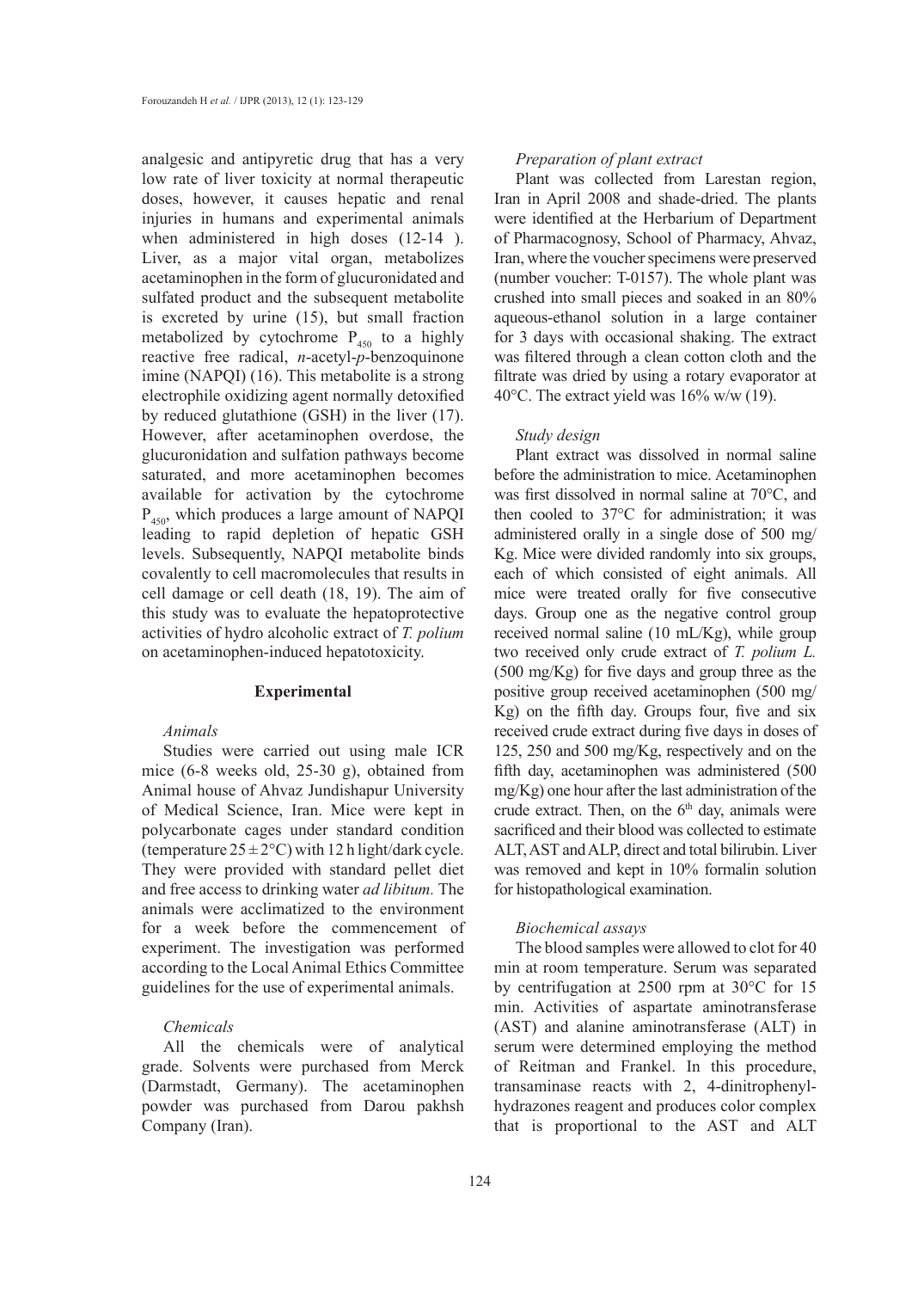| induced hepatotoxicity.                                                                                                                          |  |  |
|--------------------------------------------------------------------------------------------------------------------------------------------------|--|--|
| <b>Table 1.</b> Effects of the pretreatment with <i>Teucrium polium</i> L, extract on the serum activities of AST, ALT and ALP in acetaminophen- |  |  |

| <b>Groups</b>                                           | AST (U/L)                         | $ALT$ (U/L)                      | ALP(U/L)                         |
|---------------------------------------------------------|-----------------------------------|----------------------------------|----------------------------------|
| 1. normal saline                                        | $73.87 \pm 20.08$ <sup>b</sup>    | $63.25 \pm 8.92$ <sup>b</sup>    | $88.62 \pm 10.79$ <sup>b</sup>   |
| 2. T. polium $(500 \text{ mg/Kg})$                      | $81.75 \pm 21.75^{\circ}$         | $61.62 \pm 8.65^b$               | $95.62 \pm 13.98$ <sup>b</sup>   |
| 3. Acetaminophen $(500 \text{ mg/Kg})$                  | $848.50 \pm 38.26^{\circ}$        | $683.50 \pm 42.63$ <sup>a,</sup> | $171.62 \pm 16.87$ <sup>a</sup>  |
| 4. T. polium $125 \text{ mg/Kg} + \text{Acetaminophen}$ | $702.12 \pm 24.58^{a,b}$          | 547.00 $\pm$ 41.70 a,b           | $128.50 \pm 15.08$ <sup>ab</sup> |
| 5. T. polium250 mg/Kg + Acetaminophen                   | $406.00 \pm 20.52$ <sup>a,b</sup> | $338.75 \pm 45.24$ a,b           | $101.00 \pm 16.97$ <sup>b</sup>  |
| 6. T. polium 500 mg/Kg + Acetaminophen                  | $441.50 \pm 112.68^{a,b}$         | $354.00 \pm 43.98$ <sup>ab</sup> | $96.50 \pm 12.85$ <sup>b</sup>   |

Mice in group 1 received normal saline solution, while group 2 received T. polium L. extract (500 mg/Kg) for 5 days, group 3 received acetaminophen on the fifth day. The mice in groups 4, 5 and 6 were pretreated with T. *polium L.* extract (125, 250 and 500 mg/Kg, p.o, respectively) once daily for five consecutive days. One hour after the final treatment, the mice were treated with acetaminophen (500 mg/ Kg, p.o). Hepatotoxicity was determined 24 h later by quantifying the serum activities of alanine aminotransferase (ALT) and aspartate aminotransferase (AST) as well as alkaline phosphatase (ALP). Each value represents the mean  $\pm$  SD for eight mice.  $\pm$ : Significantly different from the control at  $p < 0.05$ . b. Significantly different from acetaminophen at  $p < 0.05$ .

concentrations (21). Alkaline phosphatase (ALP) was estimated according to king (22), while serum levels of direct and total bilirubin were determined according to the method of Watson and Rogers. In this method, the conventional diazo reagent was added to plasma, and then the color densities were determined (23).

#### *Histopathological assessments*

The liver specimens were fixed in 10% neutral buffered-formalin and then, Liver tissues were dehydrated with a sequence of ethanol solutions, embedded in paraffin, cut into 5  $\mu$ m sections, stained with hematoxylin and eosin dye (H and E stain) and observed under a photomicroscope (24). The observed morphological changes included cell necrosis, fatty change and the infiltration of lymphocytes and Kupffer cells.

#### *Statistical analysis*

Statistical analysis was performed using the statistical package SPSS 16.0 for Windows. The results were expressed as mean  $\pm$  SD. Oneway ANOVA followed by Tukey post-test were applied for statistical analysis with the level of significance set at  $p < 0.05$ .

# **Results**

It is clear that an increase in serum levels of AST, ALT, ALP and bilirubin concentrations in blood indirectly reflects the failure of liver function due to the acetaminophen-induced hepatotoxicity. The effects of pre-treatment with different doses of *T. polium* extract

**Table 2** .Effects of the pretreatment with *Teucrium polium* L. extract on the serum levels of direct and total bilirubin in acetaminopheninduced hepatotoxicity.

| <b>Groups</b>                             | Direct bilirubin   | <b>Total bilirubin</b> |
|-------------------------------------------|--------------------|------------------------|
| 1. normal saline                          | $.3100 \pm 06437$  | $.4925 \pm .12361$     |
| 2. T. polium $(500 \text{ mg/Kg})$        | $.3438 \pm .08450$ | $.5112 \pm .14025$     |
| 3. Acetaminophen $(500 \text{ mg/Kg})$    | $.4225 \pm .08940$ | $.6075 \pm .18211$     |
| 4. T. polium 125 mg/ $Kg + Acetaminophen$ | $.4488 \pm .09658$ | $.5762 \pm .13511$     |
| 5. T. polium 250 mg/Kg + Acetaminophen    | $.3900 \pm .10981$ | $.5925 \pm 15360$      |
| 6. T. polium 500 mg/Kg + Acetaminophen    | $.3712 \pm .11319$ | $.5412 \pm 0.15797$    |

Animals in group 1 received normal saline solution, whereas animals in group 2 received T. *polium L.* extract (500 mg/Kg) for 5 days. Group 3 received acetaminophen on the fifth day. The mice in groups 4, 5 and 6 were pretreated with T. *polium L.* extract (125, 250 and 500 mg/Kg, po, respectively) once daily for five consecutive days. One hour after the final treatment, the mice were treated with acetaminophen (500 mg/Kg, po).

Each value represents the mean  $\pm$  SD for eight mice. <sup>a</sup>: Significantly different from the control ( $p$  < 0.05). <sup>b</sup>: Significantly different from acetaminophen group ( $p < 0.05$ ).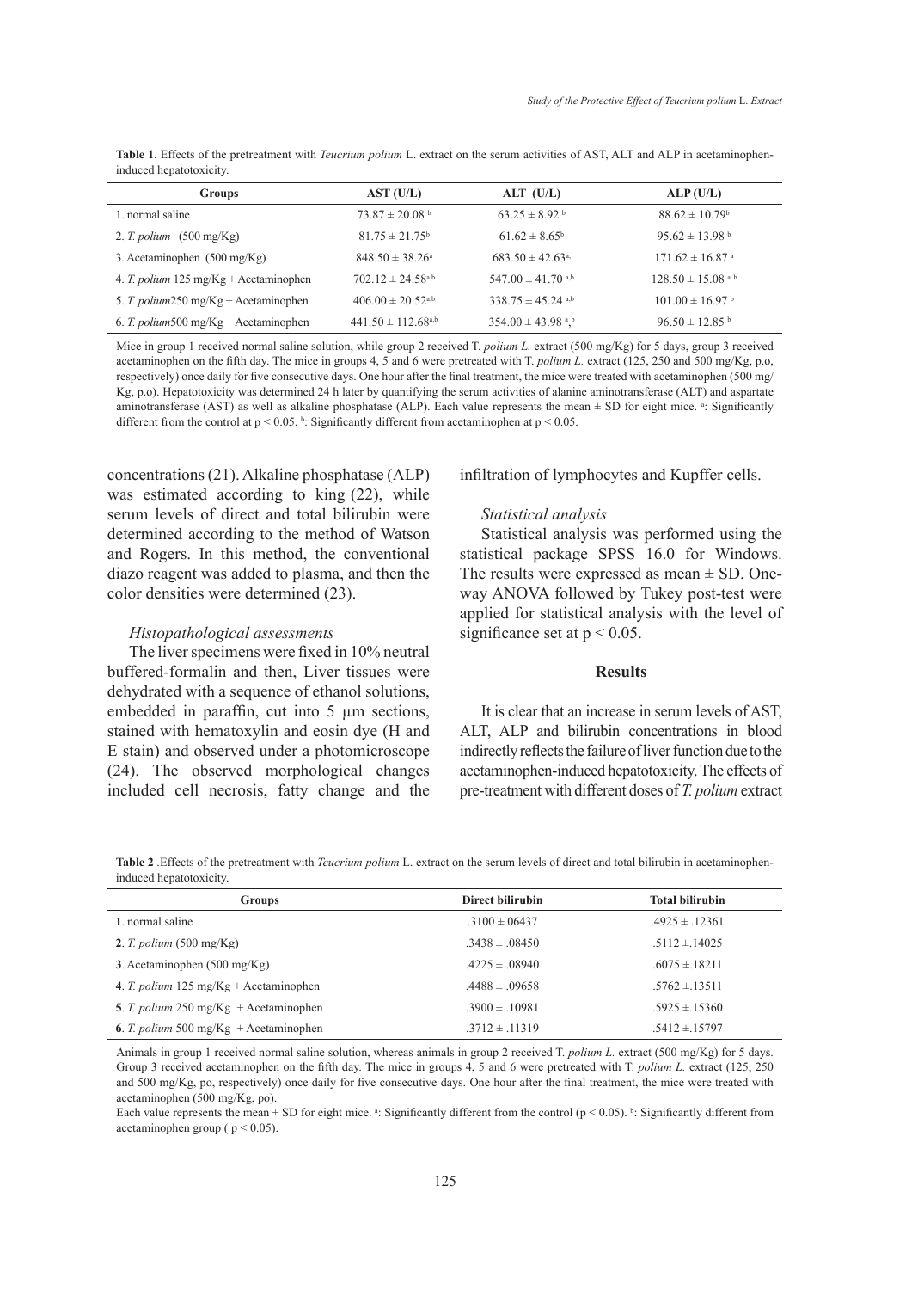

**Figure 1.** Histopathological observations (liver sections stained with Hematoxylin and Eosin, magnification x 100) showing the effects of *Teucrium polium* extract on acetaminophen-induced histopathological changes in mouse liver. (A) Normal, (B) T. *polium L.* extract (500 mg/Kg) shows normal hepatic architecture with distinct hepatic cells, sinusoidal spaces and a central vein; (C) acetaminophentreated group shows severe centrilobular hepatic necrosis, fatty changes, ballooning degeneration, and infiltrating lymphocytes; (D), (E) and (F) are acetaminophen groups pre-treated with 125, 250 and 500 mg/Kg of *T. polium L* extract, respectively. D shows milder degree of hepatocyte necrosis, fatty changes, ballooning degeneration, and infiltrating lymphocytes. In pictures E and F, only mild inflammation and lymphocyte infiltration are observed.

(125, 250 and 500 mg/Kg) on serum levels of liver enzymes and bilirubin in acetaminophen-induced hepatotoxicity are shown in Tables 1 and 2.

Data showed that 24 h after the acetaminophen administration mice developed significant hepatocellular damage as it was evident from a significant increase in the serum activities of ALT, AST and ALP ( $p < 0.05$ ) when compared with the negative control group (Table 1). The positive control group showed slightly (not significant) increase in serum direct and total bilirubin concentration, as shown in Table 2. Pretreatment of mice with 125, 250 and 500 mg/Kg of hydroalcoholic extracts of *T. polium* exhibited a significant ( $p < 0.05$ ) reduction in

the levels of AST, ALT and ALP as compared with the positive control group (Table 1). Direct and total bilirubin concentration, elevated by acetaminophen, exhibited a slight decrease in response to the pre-treatment with the plant extract (Table 2). The histopathological study of liver in the negative control group and the second group with only crude extract showed a normal hepatic architecture with distinct hepatic cells, sinusoidal spaces and a central vein (Figures 1A and 1B).

Acetaminophen-intoxicated group exhibited severe histopathological changes, such as centrilobular hepatic necrosis, fatty changes, ballooning degeneration, and infiltrating lymphocytes (Figure 1C). The group that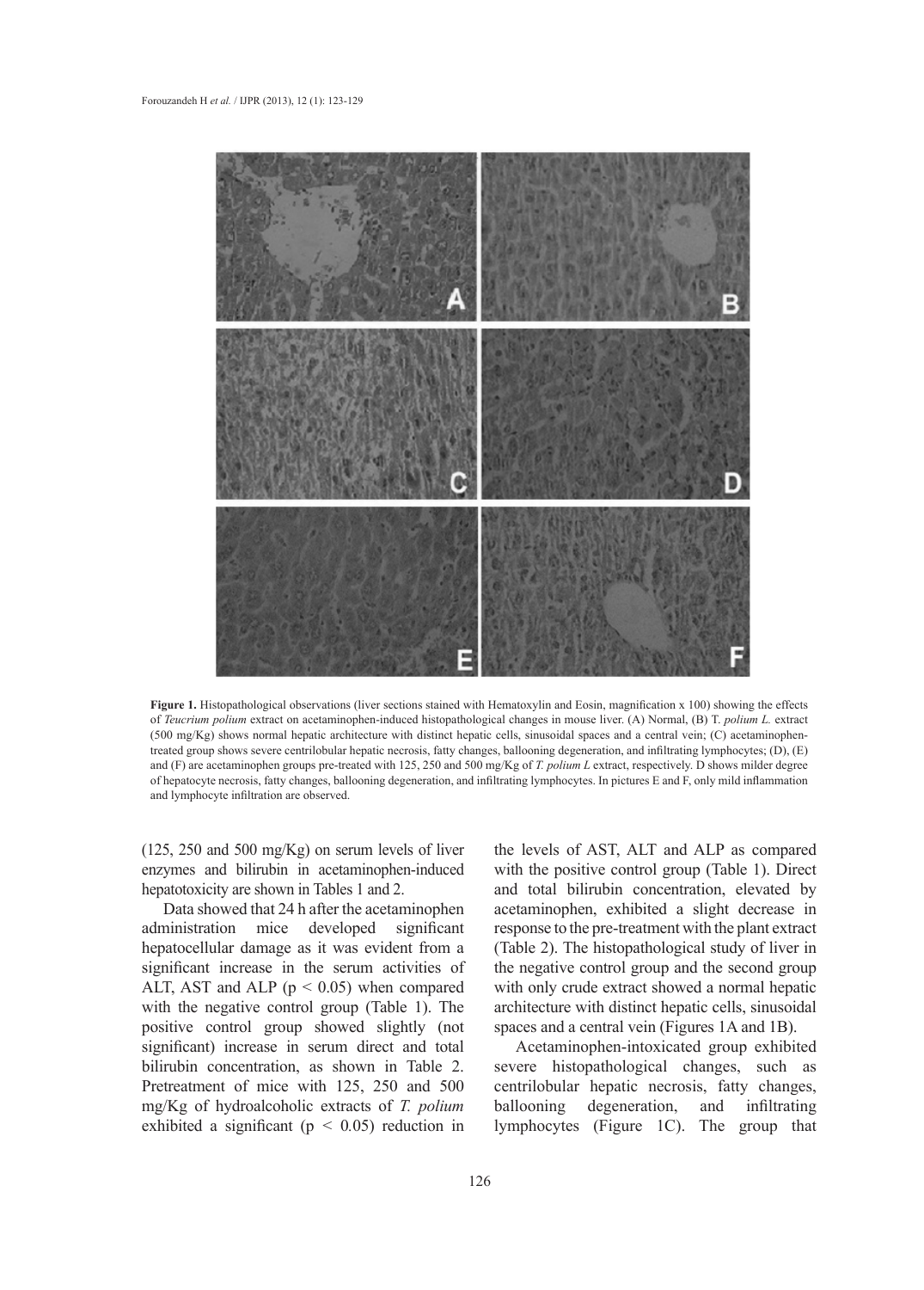received 125 mg/Kg of *T. polium* extract showed partial protection of hepatocytes (Figure 1D), while pretreatment with doses of 250 and 500 mg/Kg of hydro alcoholic extract showed best results and prevented these histopathological

changes associated with the hepatotoxicity induced by acetaminophen. Results of groups that received 250 mg/Kg and 500 mg/Kg of the extract *of T. polium* are shown in Figure 1E and Figure 1F.

# **Discussion**

Liver is one of the largest organs in human body and the major site for metabolism and excretion (25). It has a wide range of functions, including detoxification, protein synthesis, and production of biochemical's necessary for digestion (26). Liver diseases have become one of the major causes of morbidity and mortality in human all over the world and hepatotoxicity due to drugs appears to be the most common contributing factor (27). Protection against acetaminophen induced toxicity has been used as a test for a potential hepatoprotective agent by several investigators (28-31).

Acetaminophen, as an analgesic and antipyretic drug, is readily available without prescription. In therapeutic doses, acetaminophen is well tolerated; side effects and interaction with other drugs are usually not observed. However, overdose of acetaminophen causes acute centrilobular hepatic necrosis in humans and experimental animals  $(32, 33)$ . The rise in serum levels of transaminases (AST and ALT) and ALP have been attributed to the damaged structural integrity of the liver, because these are normally located in the cytoplasm and are released into the circulation after cellular damage (34). The elevation in the levels of bilirubin has been reported in acetaminophen-induced hepatotoxicity. Bilirubin, an endogenous organic anion binds reversibly to albumin and it is transported to the liver, and then conjugated with glucuronic acid and excreted in the bile. In hepatobiliary disease, bilirubin concentration exceeds the upper limits of normal (35, 36). Since hepatic damage induced by acetaminophen is mediated by its free radical metabolites (16-18), antioxidant activity or inhibition of the generation of free radicals is important in the protection against acetaminophen-induced liver injury (37). It has been reported that *T. polium* possess profound anti-inflammatory and antioxidant activity (10, 11, 38). Furthermore, *T. polium* extract enhances intracellular glutathione levels by promoting the glutathione biosynthetic pathway (39). These properties motivate us to study its hepatoprotectivity in acetaminophen-induced liver toxicity.

Panovska *et al.* investigated hepatoprotective activity of the ethyl acetate extract of *Teucrium polium* L. against CCl4-induced liver damage. They reported that intraperitoneal injection of *T. polium* extract for 7 days resulted in restoration of liver damage to the normal state (40).

Our results provided strong evidence that *T. polium* extract significantly inhibited the acute liver toxicity induced by high doses of acetaminophen in mice, as shown by a decrease in serum liver enzyme activities (AST, ALT and ALP) and bilirubin concentrations (Tables 1 and 2). Moreover, the liver morphology and histopathology findings confirm the protective activity of this extract against the acetaminopheninduced liver damage as it is evident by the reversal of centrilobular necrosis, fatty changes (steatosis) and scattered lymphocytes infiltrate in hepatic parenchyma by *T. polium* administration. Thus, as shown in Figures 1E and 1F, only mild inflammation and lymphocyte infiltration were observed. Although this protective effect was dose-dependent, there was no significant difference between doses of 250 and 500 mg/ Kg of *T. polium* extract (Table 1). Despite the fact that *T. polium* extract significantly reduced ALT and AST levels in groups 4, 5 and 6, it can' t completely restore these biochemical parameters to the normal values. Moreover, group two that received only crude extract of *T. polium L* (500 mg/Kg, once daily, for 5 days) did not have any significant differences with negative control group based on biochemical parameters (AST, ALT , ALP and bilirubin) and histopathological findings and did not cause liver damage. Similarly, in the study of Iriadam *et al*, oral administration of *T. polium L* (82 mg/Kg) did not cause any adverse effect on liver (39).

In conclusion, this herbal extract had potential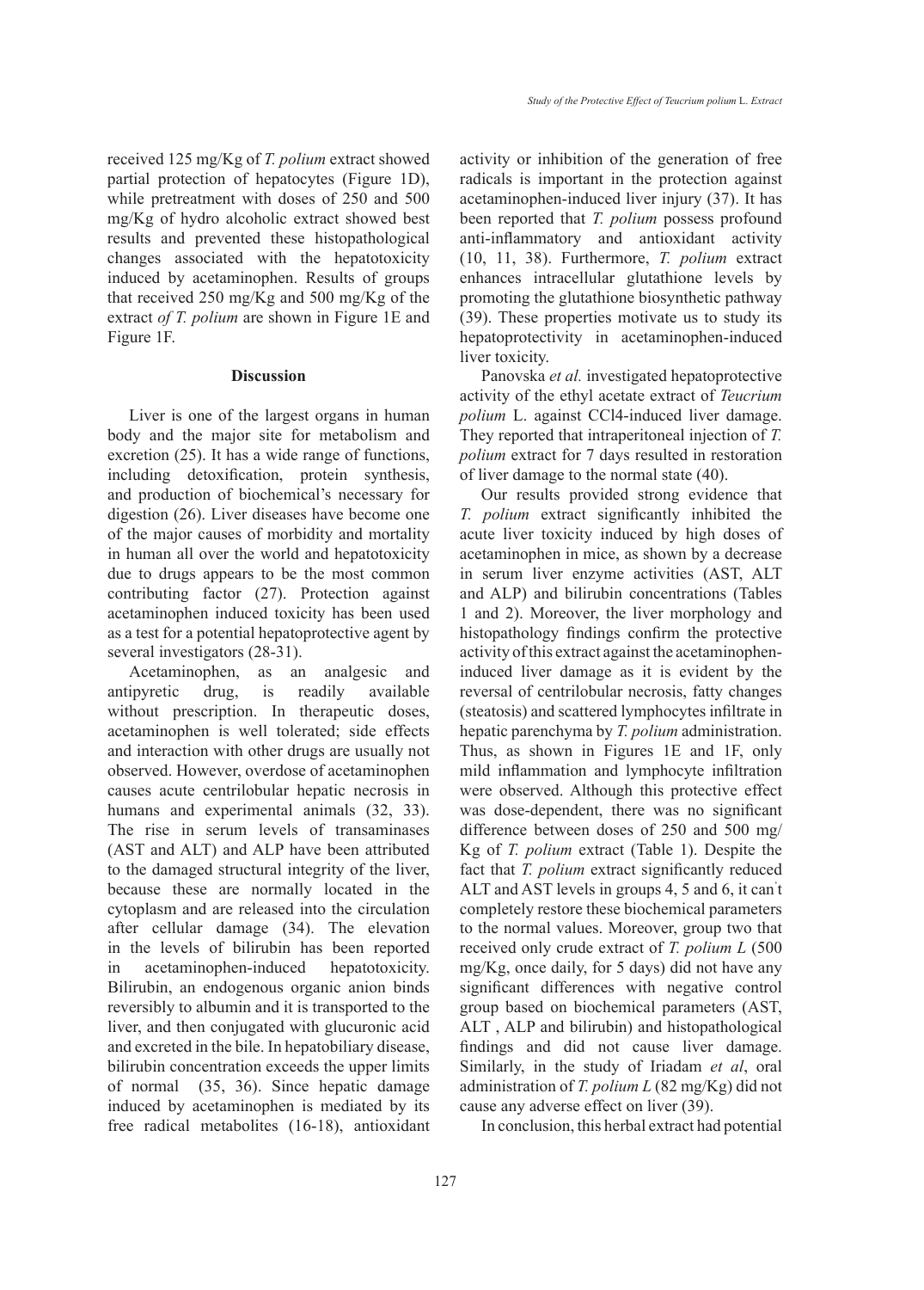protective effect in all doses but the most significant protection was observed in doses of 250 and 500 mg/Kg ( $p < 0.05$ ). In addition, these findings were supported and confirmed by histological examination. Further studies are required to isolate and purify the bioconstituents involved in hepatoprotection of this plant as well as to confirm the mechanisms responsible for hepatoprotective activity.

#### **Acknowledgment**

This work was a part of M.Sc thesis of Hossein Foruozandeh which was supported by the grant number of TRC-8901 provided by Deputy of Research Affairs of Ahvaz Jundishapur University of Medical Sciences, Ahvaz, Iran.

#### **References**

- Blumenthal M. *The complete German Commission E*  (1) *monographs: therapeutic guide to herbal medicines*. Thieme Medical Pub. (1998).
- (2) Susunaga GS, Siani AC, Pizzolati MG, Yunes RA and Delle Monache F. Triterpenes from the resin of *Protium heptaphyllum*. *Fitoterapia.* (2001) 72: 709-711.
- Boulila A, Bejaoui A, Messaoud C and Boussaid (3) M. Variation of Volatiles in Tunisian Populations of *Teucrium polium* L.(Lamiaceae). *Chemistry and Biodiversity.* (2008) 5: 1389-1400.
- (4) Khoshnood-Mansoorkhani MJ, Moein MR and Oveisi N. Anticonvulsant Activity of *Teucrium polium* Against Seizure Induced by PTZ and MES in Mice. *Iranian J. Pharm. Res.*(2010) 9: 395-401.
- Mousavi SE, Shahriari A, Ahangarpour A, Vatanpour H (5) and Jolodar A. Effects of *Teucrium polium* Ethylacetate Extract on Serum, Liver and Muscle Triglyceride Content of Sucrose-induced Insulin Resistance in Rat. *Iranian J. Pharm. Res.* (2012) 11: 347-355
- Ardestani A and Yazdanparast R. Inhibitory effects of (6) ethyl acetate extract of *Teucrium polium* on *in-vitro* protein glycoxidation. *Food and Chemical Toxicology.* (2007) 45: 2402-2411.
- Rasekh H, Khoshnood-Mansourkhani M and (7) Kamalinejad M. Hypolipidemic effects of Teucrium polium in rats. *Fitoterapia.*(2001) 72: 937-939.
- Mousavi SE, Shahriari A, Ahangarpour A Vatanpour H (8) and Jolodar A. Effects of *Teucrium polium* Ethylacetate Extract on Serum, Liver and Muscle Triglyceride Content of Sucrose-induced Insulin Resistance in Rat. *Iranian J. Pharm. Res.* (2012) 11: 347-355.
- Esmaeili MA and Yazdanparast R. Hypoglycaemic (9) effect of *Teucrium polium*: studies with rat pancreatic islets. *J. ethnopharmacology.* (2004) 95: 27-30.
- Ljubuncic P*,* Dakwar S, Portnaya I, Cogan U, Azaizeh (10)

H and Bomzon A*.* Aqueous extracts of *Teucrium polium* possess remarkable antioxidant activity *invitro*. *Evidence Based Complementary and Alternative Medicine.* (2006) 3: 329-338.

- $(11)$  Couladis M, Tzakou O, Verykokidou E and Harvala C. Screening of some Greek aromatic plants for antioxidant activity. *Phytotherapy Research.* (2003) 17: 194-195.
- Mitchell M, Schenker S, Avant G and Speeg Jr (12) K. Cimetidine protects against acetaminophen hepatotoxicity in rats. *Gastroenterology.* (1981) 81: 1052.
- $(13)$  Lee WM. Acetaminophen and the U.S. Acute Liver Failure Study Group: Lowering the risks of hepatic failure. *Hepatology.* (2004) 40: 6-9.
- $(14)$  Richie JP, Lang CA and Chen T S. Acetaminophen-Induced Depletion Of Glutathione And Cysteine In The Aging Mouse Kidney. *Biochemical Pharmacology*. (1992) 44: 129- 135.
- McClain CJ, Price S, Barve S, Devalarja R and (15) Shedlofsky S. Acetaminophen Hepatotoxicity:An Update. *Current Gastroenterology Reports.* (1999) 1: 42-49.
- $(16)$  Zaher H, Buters JTM, Ward JM and Bruno MK. Protection against Acetaminophen Toxicity in CYP1A2 and CYP2E1 Double-Null Mice. *Toxicology and Applied Pharmacology.*(1998) 152: 193-199.
- Sener G, Sehirli AO and Ayanoglu-Dulger G. Protective (17) effects of melatonin, vitamin E and N-acetylcysteine against acetaminophen toxicity in mice: a comparative study. *J. Pineal Res.* (2003) 35: 61-68.
- (18) Yoon MY, Kim SJ, Lee BH, Chung JH and Kim YC. Effects of dimethylsulfoxide on metabolism and toxicity of acetaminophen in mice. *Biological and Pharmaceutical Bulletin.* (2006) 29: 1618-1624.
- (19) Lee KJ, You HJ, Park SJ and Kim YS. Hepatoprotective effects of Platycodon grandiflorum on acetaminopheninduced liver damage in mice. *Cancer Letters.* (2001) 174: 73-81.
- (20) Handa SS, Khanuja SPS, Longo G and Rakesh DD. Extraction Technologies For Medicinal And Aromatic Plants. International Centre For Science And High Technology, Trieste (2008) 74-80.
- $(21)$  Reitman S and Frankel S. A colorimetric method for the determination of serum levels of glutamic oxaloacetic acid and pyruvic acid transaminases. *Am. J. Clin. Pathol.* (1957) 10: 394-399.
- (22) King J. *The phosphohydrolases and alkaline phosphatases: Practical clinical enzymology* Van Nostrand Company limited London (1965).
- Watson D and Rogers JA. A study of six representative (23) methods of plasma bilirubin analysis. *J. Clin. Pathol.*  (1961) 14: 271-278.
- (24) Bancroft JD and Stevens A. Theory and practice of histological techniques.  $4<sup>th</sup>$  ed. Churchill Livingstone, New York (1996).
- $(25)$  Ahsan R, Islam KM, Musaddik A and Haque E. Hepatoprotective activity of methanol extract of some medicinal plants against carbon tetrachloride induced